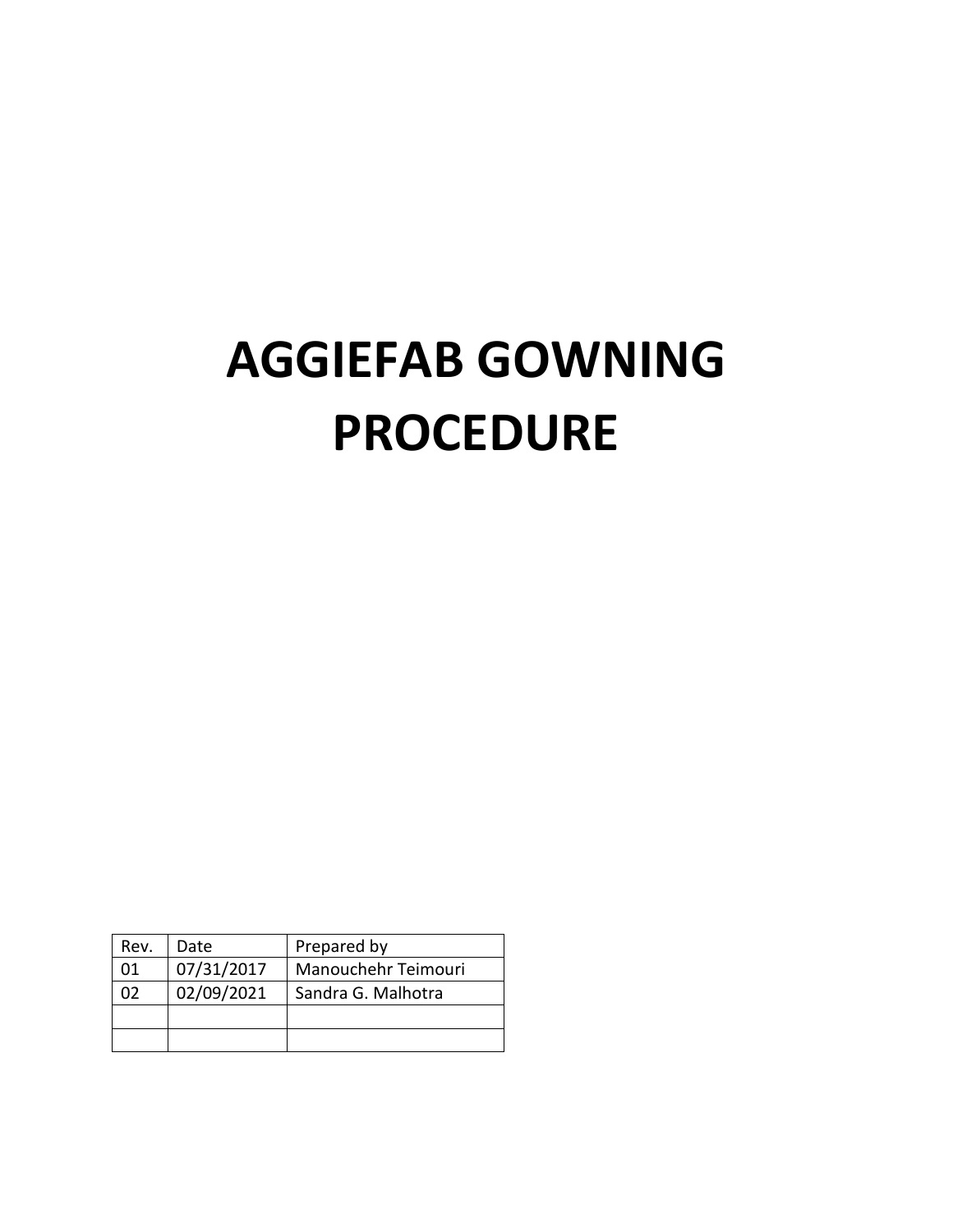## 1 SCOPE

1.1 The purpose of this document is to outline gowning rules and procedures to provide a safe and secure environment for users and ensure the equipment remains in good condition. Violators may experience temporary loss of access to AggieFab.

### 2 GENERAL RULES

- 2.1 Users are required to swipe their ID to enter AggieFab even if they are entering behind another user.
- 2.2 Users are not allowed to borrow another user's ID in order to enter AggieFab.
- 2.3 The gowning room is the only entrance and exit into and out of AggieFab, except for the emergency exit.
- 2.4 Visitors must go through gowning procedure in order to enter AggieFab.
- 2.5 It is highly recommended that users do not to enter AggieFab with a cold or a runny nose or if they are coughing or sneezing.
- 2.6 Do not enter AggieFab if you have been drinking alcohol or have taken medicine that make you feel drowsy.
- 2.7 Foods and drinks are not allowed inside AggieFab.
- 2.8 Regular paper, wood, cardboard, foam products are not allowed inside AggieFab.
- 2.9 Wooden and leather products are not allowed inside AggieFab.
- 2.10 Regular paper, pencils, and erasers are not allowed inside AggieFab. Only cleanroom notebooks and ball point pens are allowed.
- 2.11 Sandals, slippers, high heels, shorts, skirts, and sharp pieces of jewelry are not allowed to be worn. Avoid wearing wool clothes.
- 2.12 Keep the use of make-up, cosmetics, hair spray and gel, cologne, and perfume to minimum level.
- 2.13 Take off your hat, jacket, and sunglasses and put them in the viewing corridor prior entering the AggieFab gowning room.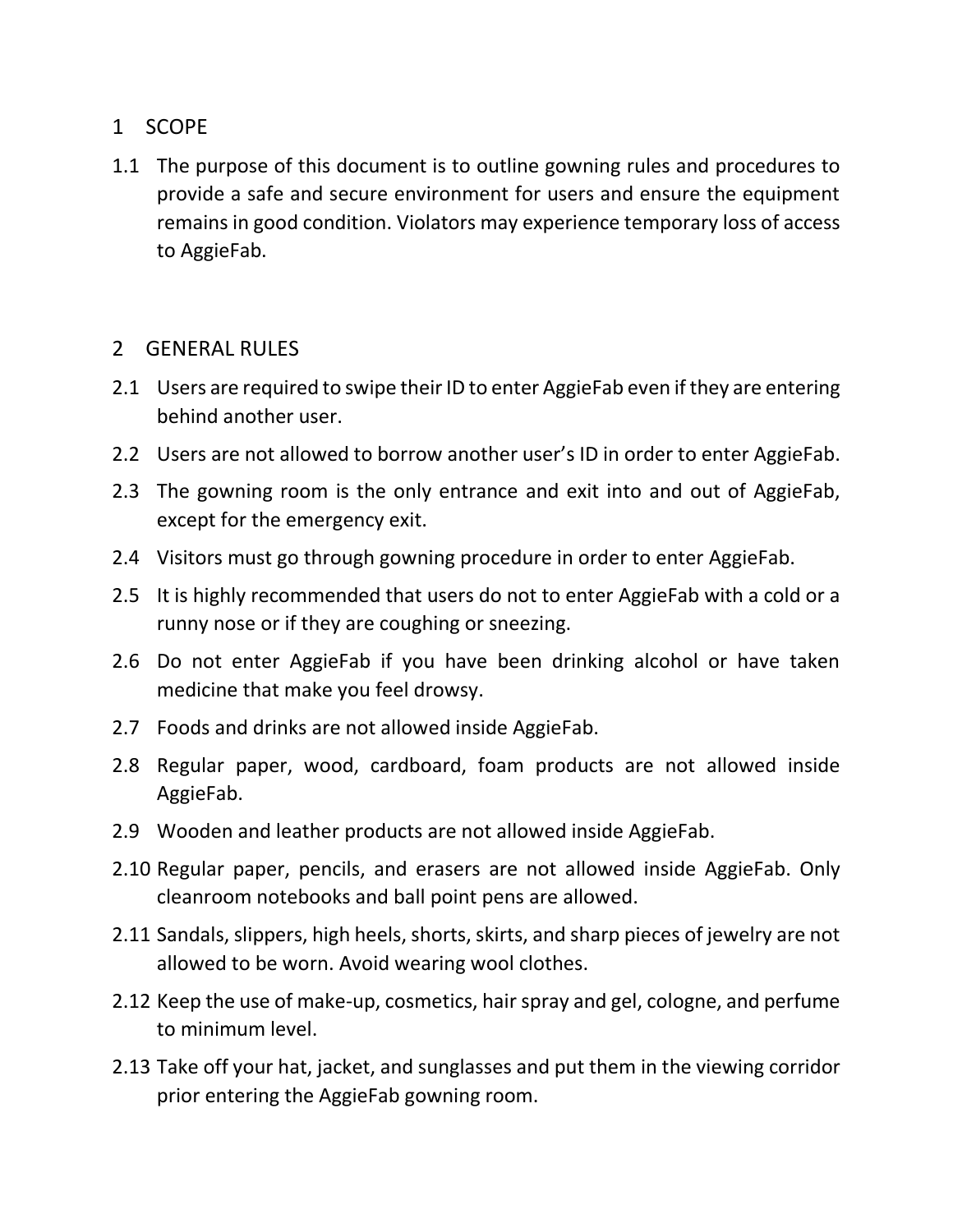# 3 GOWNING PROCEDURE





- 3.1 Brush your shoes using the shoe cleaner prior entering the gowning room.
- 3.2 Walk into area A (pre-gowning area). Put on shoe cover immediately. Do **NOT** cross the blue line without having shoe cover on.

**Note:** There is a shoe mat in each area. Take couple of steps on each mat to take particles off your shoes/shoe cover/booties.

- 3.3 Put on hair net.
- 3.4 Put on gloves.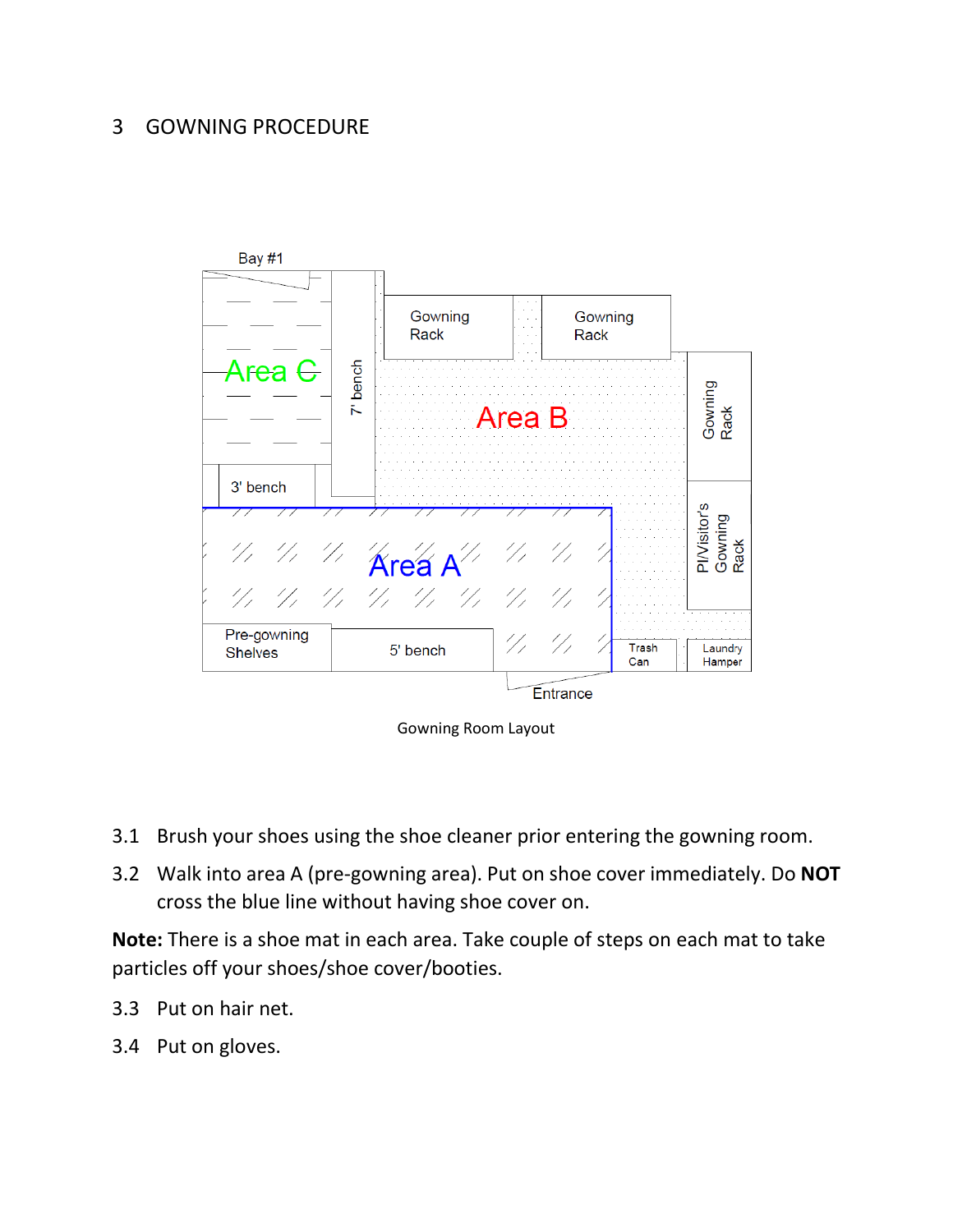

- 3.5 Walk into area B (gowning area). Put on your hood. The hood must cover hair and ears completely.
- 3.6 Put on safety glasses.
- 3.7 Put on your coveralls. The coveralls must be zipped up all the way. The hood must be tucked into the coverall. Try not to let your coveralls touch the floor.
- 3.8 Put on your booties. Your coveralls must be tucked into your booties.

**Note:** You have to sit on the 7' bench while putting the booties on to make sure the booties do not touch the floor inside area B. Put on your first boot and step into area C. Put on your second boot and step into area C.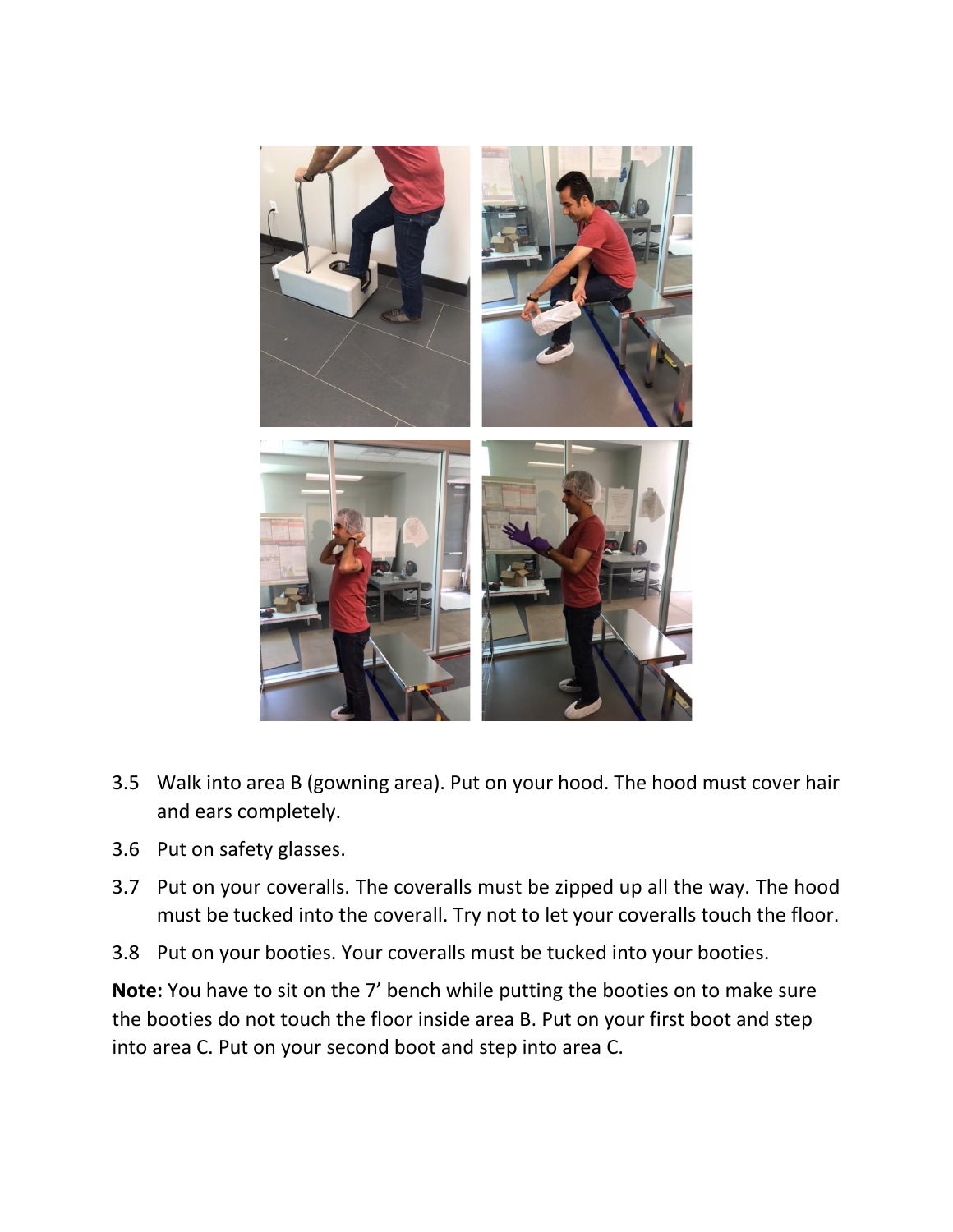